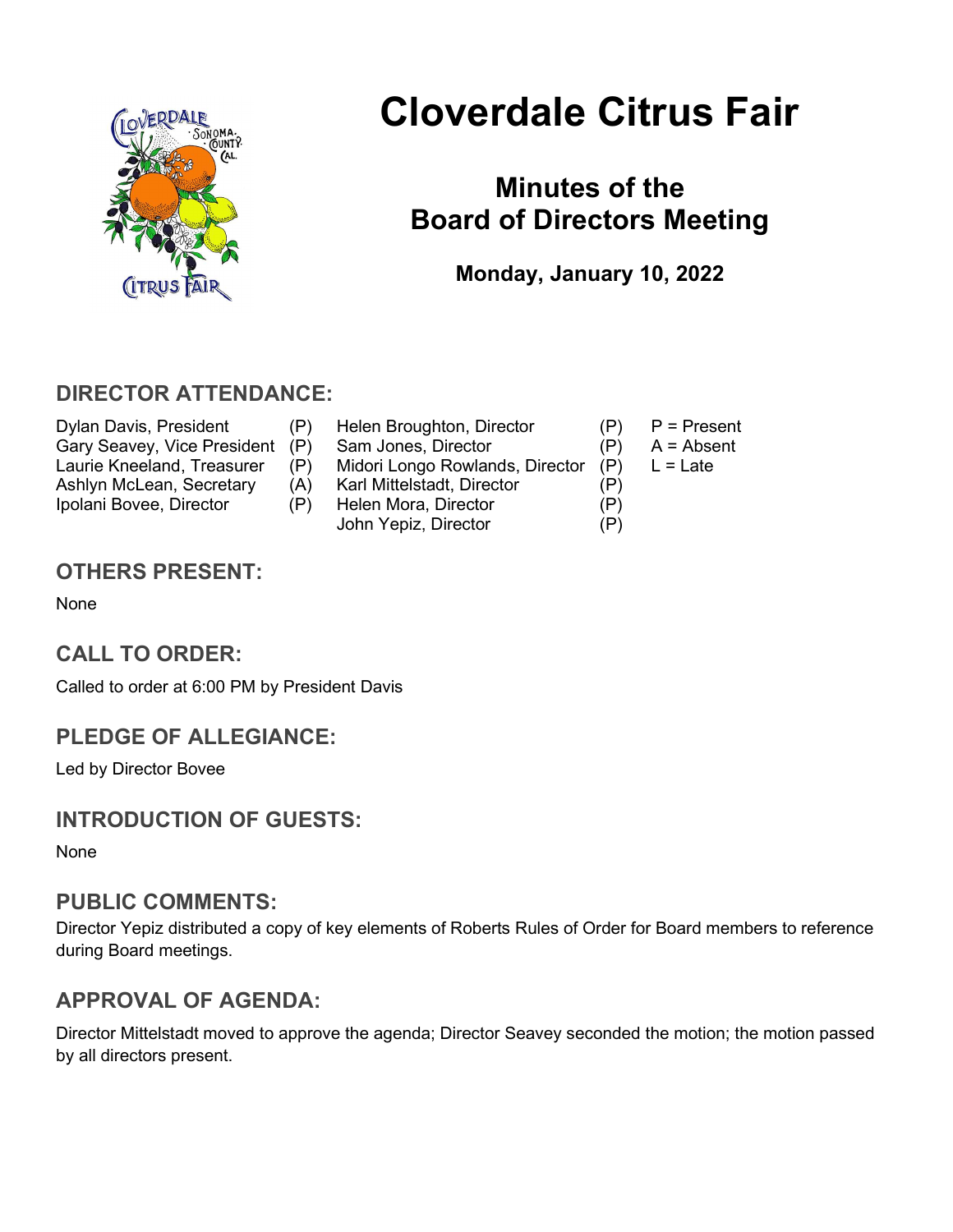### APPROVAL OF MINUTES:

Director Broughton moved to approve the minutes from the December  $13<sup>th</sup>$  Board meeting; Director Mittelstadt seconded the motion; the motion passed by all directors present.

### PRESIDENT'S REPORT:

President Davis commented that the Fair was right around the corner and that all details and plans should be solidified and ready to execute.

### CEO REPORT:

Citrus Fair: CEO Keaney alerted the Board to the health order put in place by the County Health Officer earlier that day, limited indoor events to nor more than 50 people and outdoor events to no more than 100 where socially distancing is not possible. She outlined what the order could mean for the fair. She stated that the staff would explore options and deadlines for decision making should the fair need to shift to an alternate plan. Planning will move forward just as if the fair would still happen.

### STANDING COMMITTEE REPORTS:

#### Finance - Discussion

- Director Kneeland, reported the following as of December 30, 2021: Petty Cash = \$200.00, Change Fund =  $$200.00$ , ATM Change Fund of \$480, Operating = \$256,558.15, and Savings = \$1,855,813.09 for a total of \$2,113,251.24. The report is in draft form, as year there may be some expenses to still be paid before the year end financials can be finalized and closed.
- Director Yepiz moved to approve the draft report. Director Mittelstadt seconded the motion; the motion passed unanimously by all directors present.
- Director Bovee moved to approve the cash disbursements. Director Mittelstadt seconded the motion. The motion passed unanimously by all directors present.

#### Buildings & Grounds

.

- Director Mittelstadt reviewed the project to dampen the sound on the stage and the quotes that had been received. The Board expressed their preference to have the entire project completed at once.
- Hot water is also needed in the auditorium bathrooms.

#### Bylaw and Policy

• Director Yepiz reported that the committee met and came up with a list of recommended changes. There will be another meeting to finalize the recommendations and prepare them for consideration by the board.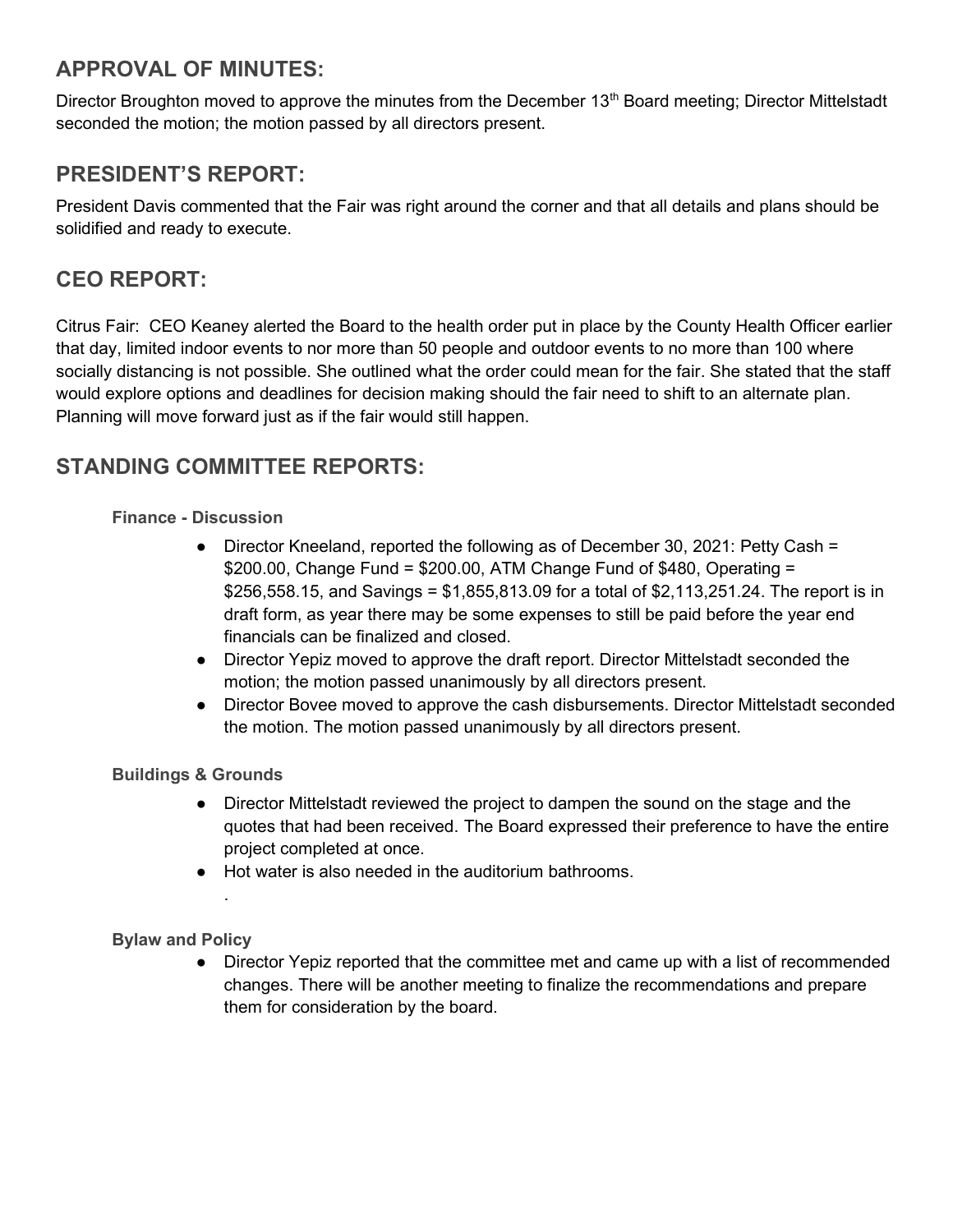#### FAIRTIME COMMITTEE REPORTS:

#### Ambassador Program

- Director Mora reported that the committee decided to focus on the retirement of the Queen Pageant and use the opportunity to introduce the ambassador program. The hope is to gather past queens and past court members. The ambassadors would participate in a Q&A led by an emcee, interview, and this would be the start of their learning experience. There are three candidates. It was expressed that they could start their internships in April the award can be in May. Next year the next program will start with the beginning of the school year. Director Seavey will create a story Board to share with the committee.
- Diaper Derby: Director Broughton and CEO Keaney met to review logistics; Lightening Cheer will be asked to provide volunteers.
- Talent Show: Lee Menicucci is committed to emcee the event.
- Lily Lemon/Oran Orange: This is ready to accept entry applications; Butler Amusements will allow the contestants and their families to enjoy a private visit to the carnival.
- Cabaret: only 54 of 640 tickets remain.

#### Auditorium Entertainment

• Director Broughton reported that Diaper Derby, Talent Show, and Lily Lemon/Oran Orange were progressing. She recommended a statement about the health order be sent to the County.

#### **Exhibits**

• Director Bovee reported that she had been promoting the exhibits program to increase entries. Additional display items to showcase the  $130<sup>th</sup>$  anniversary were discussed.

#### Parade

 Director Mittelstadt reported that the next meeting will be 1/13 at 5:30pm. There is still a need for an official group to handle the street closure. Alma Bowen will provide the Spanish announcing for the parade.

#### Friends of the Fair

• Director Yepiz reported that the committee met and their tasks were outlined. Additional work needs to be done on the Board room, deciding the hours and hosting. Another meeting will be held before the fair.

#### OTHER ITEMS

**Blue Ribbon Award:** Director David nominated Lee Menicucci for a Blue Ribbon Award, outlining his many contributions to the Fair. Director Yepiz moved to approve the award. Director Jones seconded the motions. The motion passed unanimously by all directors present.

Ambassador Program Changes: Director Seavey moved that the February 18, 2022 Ambassador Selection Ceremony be postponed until Friday May 6 2022, and the time allotted on Feb 18, 2022 shift to focus on retiring the Queen Pageant Program. The Ambassador selection ceremony would return to a regular Fair time